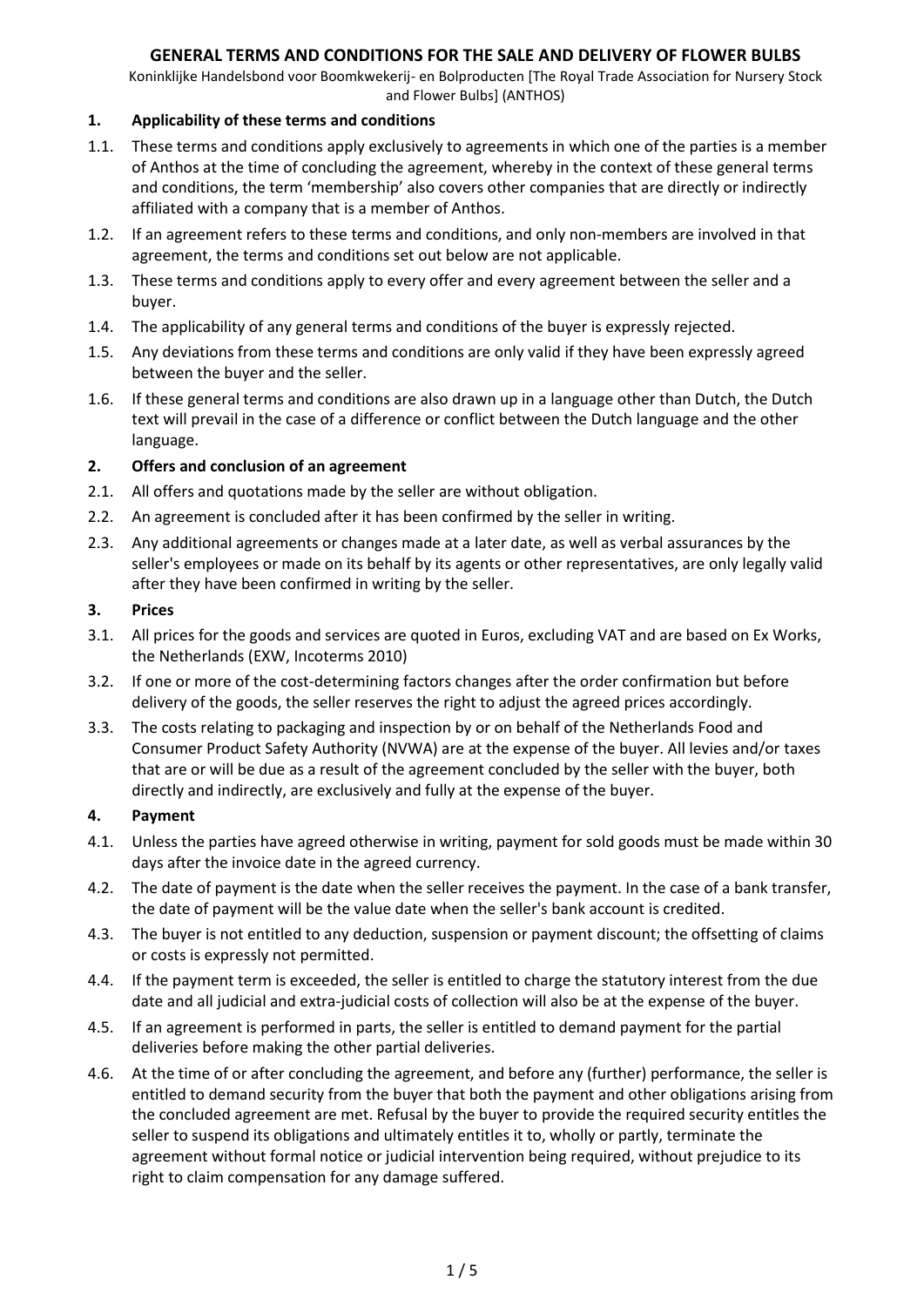Koninklijke Handelsbond voor Boomkwekerij- en Bolproducten [The Royal Trade Association for Nursery Stock and Flower Bulbs] (ANTHOS)

4.7. If the agreement has legitimately been partly dissolved or suspended, the remaining part of the agreement remains in full force, which means, among other things, that the buyer must pay the selling price of the delivered goods.

### **5. Delivery**

- 5.1. Unless otherwise agreed in writing, all deliveries take place Ex Works, the Netherlands (EXW, Incoterms 2010).
- 5.2. Although the specified delivery time will be taken into account as much as possible, this delivery time is only an approximation and can never be regarded as a final deadline. The seller will not be in default with regard to the delivery time until after it has received a written notice of default from the buyer, in which the buyer has given the seller the opportunity to deliver within a reasonable period and the seller has failed to do so.
- 5.3. The agreed delivery term starts as soon as the agreement has been concluded.
- 5.4. The seller is not liable for damage as a result of late delivery, if and to the extent that this late delivery is due to circumstances that are not for the risk and expense of the seller, including default on the part of the seller's suppliers.
- 5.5. The buyer's failure to comply (on time) with any payment obligation will suspend the seller's delivery obligation.

### **6. Force majeure**

In the event of force majeure - which includes but is not limited to, crop failure, viruses, natural disasters, industrial actions, fire, import and export restrictions - and other circumstances as a result of which fulfilment of the agreement or fulfilment by the stipulated date cannot reasonably be expected from the seller, the seller will have the right, at its discretion, without judicial intervention and without being obliged to pay any compensation and by mere written notification, to either dissolve the agreement fully or partially or to suspend the performance of this agreement until the situation of force majeure has come to an end.

## **7. Complaints**

- 7.1. The buyer is obliged to check the goods upon delivery for visible and/or immediately observable defects. These are considered to be all defects that can be detected by means of normal sensory observation or a simple random check. Furthermore, the buyer is obliged to check whether the delivered goods also comply with the order in other respects. Failure to comply with this obligation to check will result in the buyer losing any possible claims against the seller.
- 7.2. If the delivered goods differ in quantity, number and weight by less than 10% from what has been agreed, the buyer will nevertheless be obliged to accept the delivered goods.
- 7.3. Complaints regarding the quality and quantity of the delivered goods must be submitted in writing no later than seven calendar days after delivery. Defects that can only be discovered at a later stage (hidden defects) must be notified to the seller in writing immediately after they have been discovered. As soon as these terms are exceeded, the buyer is deemed to have approved the delivered goods and complaints will no longer be processed.
- 7.4. The complaint must contain a description of the defect and the seller must be given the opportunity to investigate the complaint upon first request.

The buyer must allow the seller to have the goods in question inspected by an expert or an independent body. If the expert declares the complaint to be well-founded, the costs of the inspection will be at the expense of the seller. In the event of an unfounded complaint, the costs will be borne by the buyer.

- 7.5. If the buyer has reported a complaint to the seller in time and the seller has acknowledged the complaint, the seller will, at its discretion, only be obliged to deliver the missing goods, replace the delivered goods or refund a proportional part of the purchase price.
- 7.6. Submitting a complaint does not suspend the buyer's payment obligation, unless the seller expressly agrees in writing to such a suspension.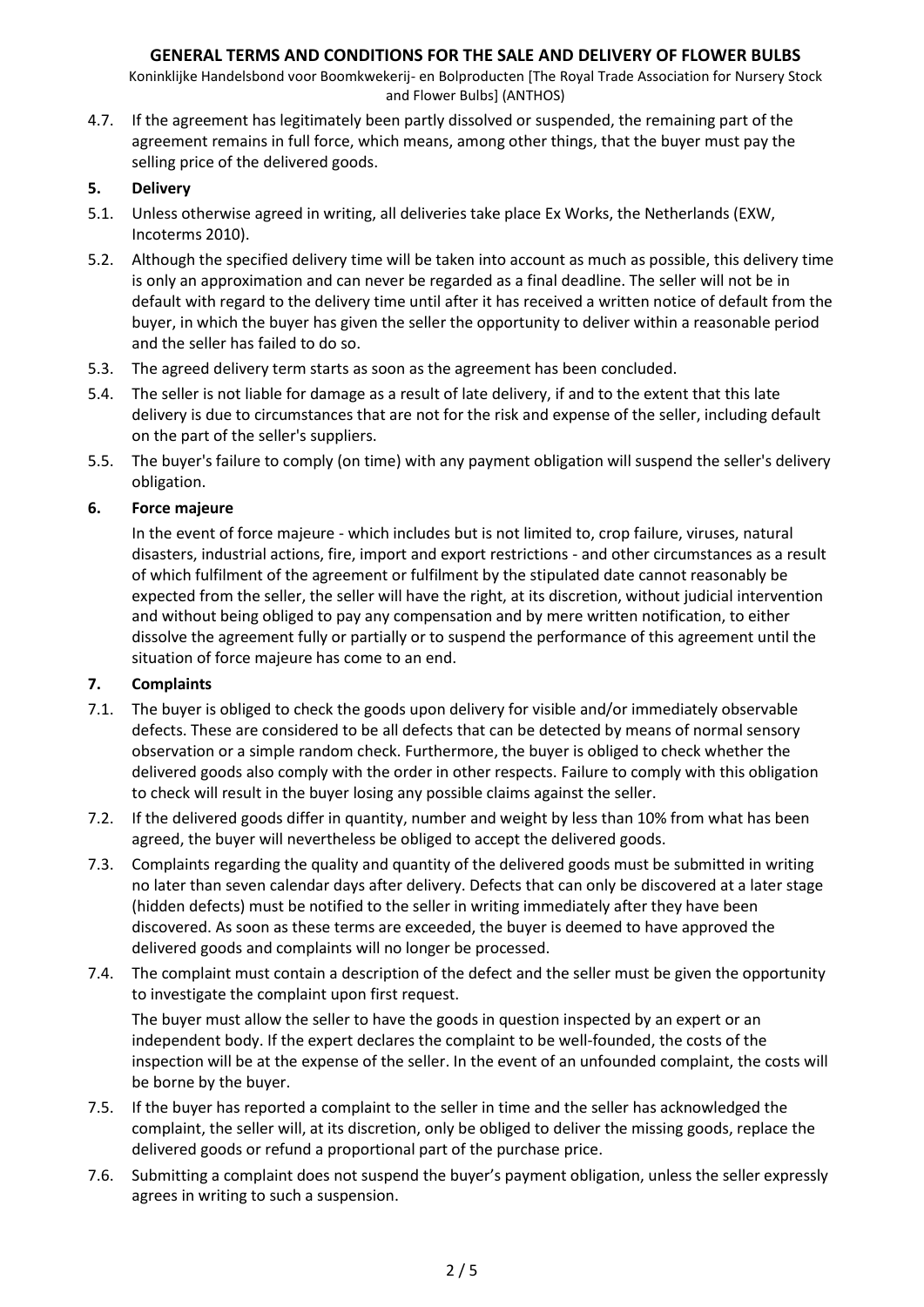Koninklijke Handelsbond voor Boomkwekerij- en Bolproducten [The Royal Trade Association for Nursery Stock and Flower Bulbs] (ANTHOS)

7.7. Returning the goods is carried out at the risk and expense of the buyer and can only take place with the seller's prior written consent.

#### **8. Liability**

- 8.1. The seller will never be liable for flowering results of the delivered goods. It is at all times the responsibility of the buyer to assess whether the conditions are suitable for the goods, including but not limited to climatic conditions.
- 8.2. In the event of an attributable shortcoming in the performance of the agreement, the liability of the seller is at all times limited to a maximum amount equal to the net invoice value of the delivered goods or the part of the net invoice value in respect of which the claim for compensation is directly or indirectly related.
- 8.3. Except for legal liability on the grounds of mandatory provisions and except in the case of intent or gross negligence, any liability of the seller for any other form of damage is excluded, including any direct or indirect damage, consequential damage or damage due to lost profits.
- 8.4. The buyer indemnifies the seller against claims by third parties for compensation of damages for which the seller is not liable under these terms and conditions.
- 8.5. If the delivered goods contain latent infections, this is considered to be a non-attributable shortcoming on the part of the seller, unless the buyer proves a) that there is intent or gross negligence on the part of the seller who caused these latent infections or b) that the seller was aware of these latent infections prior to the sale, but nevertheless did not inform the buyer. The amount of seller's liability will never exceed the net invoice value.

### **9. Cancellation**

- 9.1. The seller has the right to cancel an order if, at the time of delivery, the buyer has not yet fulfilled its previous payment obligations towards the seller or towards other creditors. The seller can also exercise this right if the information concerning the buyer's creditworthiness is considered by the seller to be inadequate. The buyer cannot derive any rights from such cancellations and the seller can never be held liable by the buyer.
- 9.2. If the buyer cancels the agreement in whole or in part, as a result of whatever reason, the seller will only have to accept this if the goods have not yet been delivered to the carrier for shipment and on condition that the buyer pays compensation, which is at least equal to 50% of the invoice value of the cancelled goods. In that case, the seller will also be entitled to charge all costs incurred up to that time.
- 9.3. The buyer is obliged to take delivery of the goods at the moment when they are made available to the buyer. If the buyer refuses to do so, the seller is entitled to sell these goods elsewhere and the buyer will be liable for the price difference as well as for all other costs incurred by the seller as a result.

#### **10. Reservation of title**

- 10.1. Title to the goods delivered by the seller does not transfer to the buyer until after full payment of all amounts invoiced by the seller plus any interest, penalties and costs as well as settlement of all claims arising from shortcomings on the part of the buyer in meeting its obligations arising from agreements with the seller.
- 10.2. The seller is entitled to immediately take back the sold goods if the buyer is in default in any way or fails to meet its payment obligation. In that case, the buyer is obliged to grant the seller access to its grounds and buildings.
- 10.3. The buyer must store the goods that are subject to a reservation of title separately from the other goods in order to be able to continue to distinguish the seller's goods.
- 10.4. As long as the delivered goods are subject to a reservation of title, the buyer may not dispose, encumber, pledge or otherwise place them under the control of third parties outside the scope of its normal business operations. However, the buyer is not permitted to alienate the goods as part of its normal business operations, at the time when the buyer has requested a suspension of payments or when the buyer has been declared bankrupt.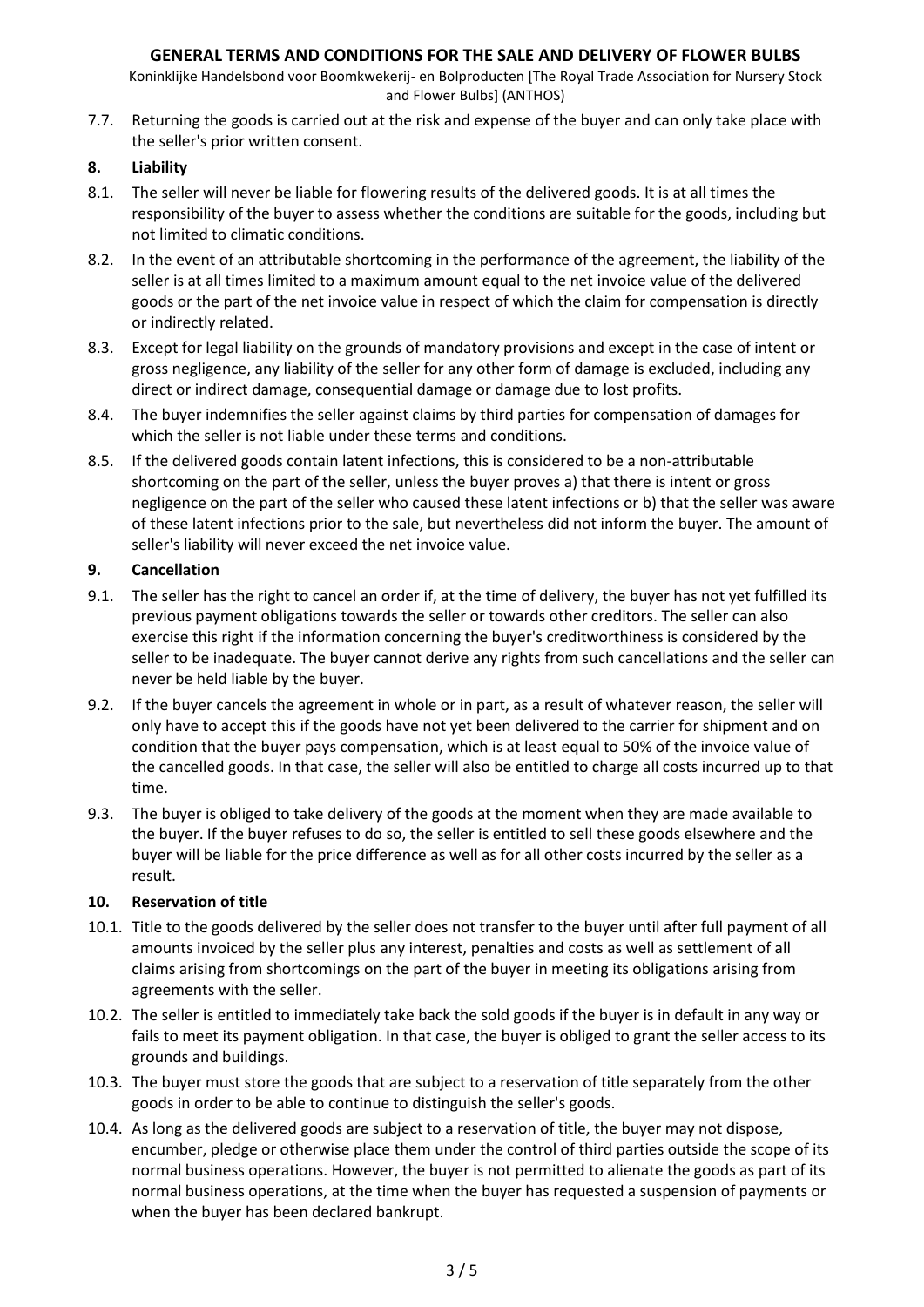Koninklijke Handelsbond voor Boomkwekerij- en Bolproducten [The Royal Trade Association for Nursery Stock and Flower Bulbs] (ANTHOS)

## **11. Sanctions**

- 11.1. The buyer guarantees that it complies with and will continue to comply with the obligations and limitations that ensue from all applicable sanction regulations of the United Nations, the United States of America, the European Union, the Netherlands and of any other country that is or may become relevant for the execution of the agreement that has been concluded ("Sanctions Legislation").
- 11.2. In particular, the buyer guarantees that it will not directly or indirectly sell, transfer, supply or otherwise make the purchased goods available to natural or legal persons, entities, groups or publicsector or other organisations that have been sanctioned pursuant to the Sanctions Legislation.
- 11.3. The buyer ensures that all obligations from this article will be imposed equally on every party to which it sells on or supplies goods that it bought from the seller.
- 11.4. If the buyer fails to comply with the obligations that ensue for it from this article, or fails to comply with them in a prompt or proper manner, the seller is entitled to suspend or terminate the agreement immediately without further notice of default, without being obliged to pay any compensation for damage and with the buyer being fully liable for compensation vis-à-vis the seller, at the seller's discretion.

## **12. Anti-Corruption**

- 12.1. The buyer will at all times comply with the obligations and limitations that ensue from all applicable anti-corruption regulations of the United States of America, the United Kingdom, the Netherlands and of any other country that is or may become relevant for the execution of the agreement that has been concluded ("Anti-Corruption Legislation").
- 12.2. Each offer to and each acceptance by employees or members of the client's board of money, gifts, presents, trips, entertainment or other compensation that relates to the agreement or the seller and that is intended as, or can be seen as, an incentive to act in a certain way is strictly prohibited.
- 12.3. The client will make not offer, promise or give anything directly or indirectly to any political party, campaign, government agency, officer or public institutions, state-run enterprises, organisations, international institutions, or their employees, with the purpose of acquiring or retaining goods or any other improper advantage in connection with the agreement or the seller.
- 12.4. In connection with the agreement or the seller, the buyer will not offer, promise or give anything to or accept anything from a business client, unless there is an honest reason to do so and it is reasonable to do so in the context of the daily course of affairs and, moreover, complies with local legislation.
- 12.5. The buyer will inform the seller immediately if, in the execution of the agreement, it takes note of any situation that may be in conflict with the Anti-Corruption Legislation.
- 12.6. If the buyer fails to comply with the obligations that ensue for it from this article, or fails to comply with them in a prompt or proper manner, the seller is entitled to suspend or terminate the agreement immediately without further notice of default, without being obliged to pay any compensation for damage and with the buyer being fully liable for compensation vis-à-vis the seller, at the seller's discretion.

## **13. Dissolution and suspension**

- 13.1. In the event that the buyer fails to fulfil, fails to fulfil on time or fails to fulfil properly the obligations that have arisen from the concluded agreement, or if there is a well-founded fear of this, as well as in the event of an application for suspension of payments, bankruptcy or liquidation of the buyer's goods as well as in the event of the buyer's death or if the buyer is a company, its dissolution or termination, or if there is a change in its corporate form or in the management of the company or in the activities to which the company contributes, the seller has the right, without notice of default and without judicial intervention, to suspend the agreement for a reasonable term or to dissolve the agreement without any obligation to pay damages.
- 13.2. The seller's claim in respect of the already performed part of the agreement, as well as the damage resulting from the suspension or dissolution, including loss of profit, will be immediately due and payable.